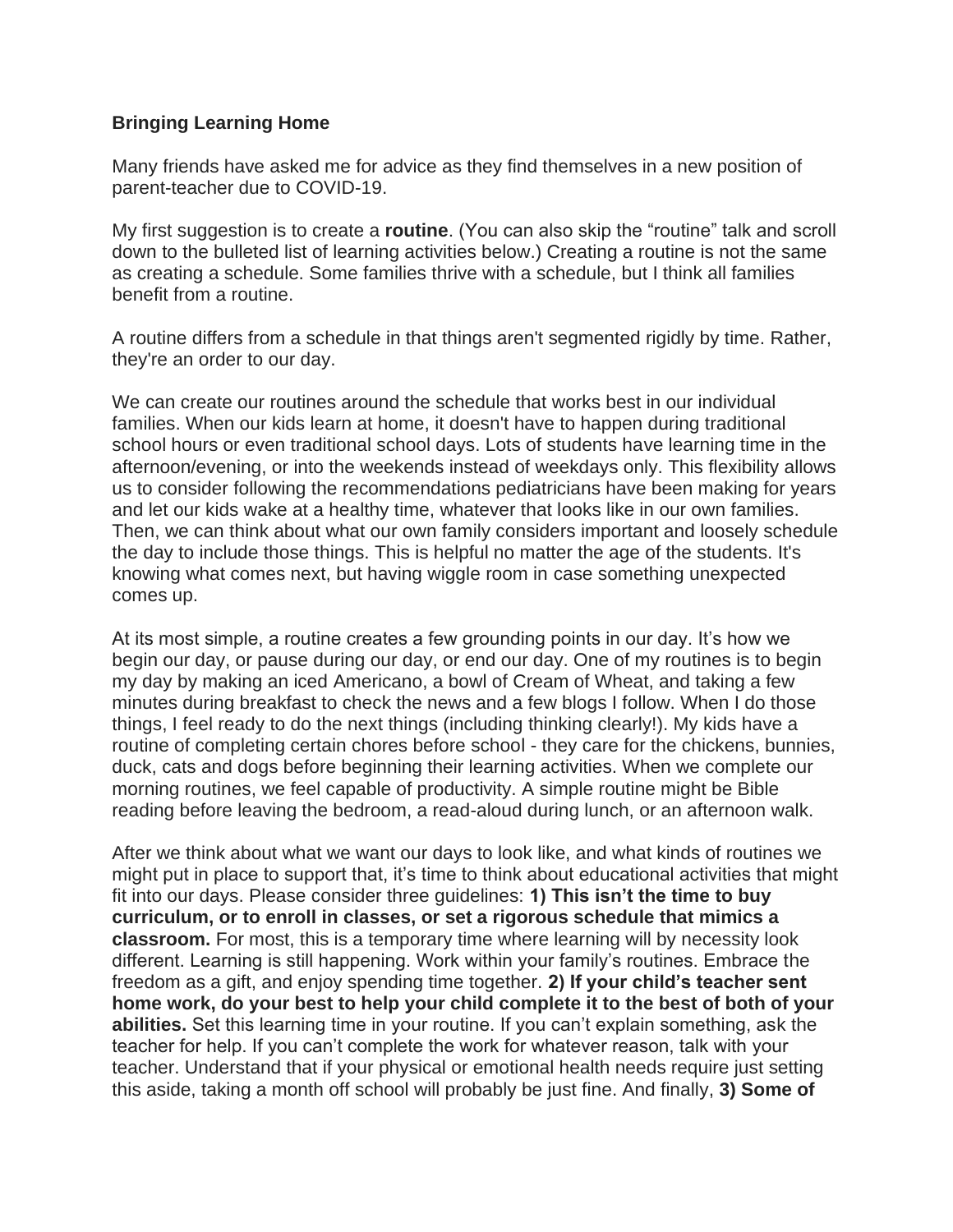**the best learning doesn't look like learning.** I have a huge list of suggestions that are ALL learning activities. These are the types of activities that support classroom learning. But they're also a lot of fun! I hope it's not obvious by looking at them that they're educational :)

A quick note about homeschooling … homeschooling and doing public school at home are two different things legally. They have different sets of requirements and responsibilities. I'm happy to help anyone (who would like to) learn how to make the move to legally homeschool. Before high school, this can be a temporary move; once your student begins earning high school credit this becomes a more permanent choice. I *do not* recommend withdrawing to homeschool temporarily once a student is in high school. Parents who are considering homeschooling temporarily may end up with *more* requirements in the short-term if they make the switch. Again, I'm happy to speak with anyone who has questions if this is something on your mind.

• *Nature walks, and nature journaling.* Right now, we're not restricted from spending time outside - we just need to distance ourselves from others while we're out there. We can take a walk around the block, or along a hiking trail, or even just around our yard. Nature walks are generally more of a meander than aerobic exercise :) The purpose is to notice things. What is budding or blooming? What can we hear - can we identify the sounds? What do we smell and where does that come from? If our kids are interested, we can investigate further at home with online resources or books if we have them. We can take pictures for reference, if needed.

Nature journaling is just going into nature with the intention of recording what we encounter. We can draw pictures of plants or animal footprints, or bring watercolors and paint. We can write poetry, or make a list of things we notice. We can take photos and include them after they're printed, or even tape samples of some things to the pages. Sometimes we'd bring a hula hoop to our back yard, set it in the grass, and ask the kids to study it and record their findings. Sometimes they'll sit in a tree, or find a spot to sit after a hike.

• *Cooking.* We all have to eat, right? My kids have loved to cook with me, and cooking classes are some of the most popular at homeschool co-ops. This doesn't have to be complicated, and unless our kids have a lot of experience cooking, it shouldn't be. This can be anything from making popcorn on the stove, to baking brownies from a mix, to roasting a chicken or making marshmallows from scratch.

I cooked with my younger two kids weekly for part of last year and part of this year. Some things they've enjoyed learning to make include eggs (scrambled, fried, hard-boiled), muffins, our favorite chocolate chip cookies, Caesar salad with homemade dressing, vinaigrette, homemade pizza, chicken soup, and meatballs with homemade tomato sauce. My 5th grader, mostly by himself, baked an Egyptian flat bread a few weeks ago and it was delicious. And my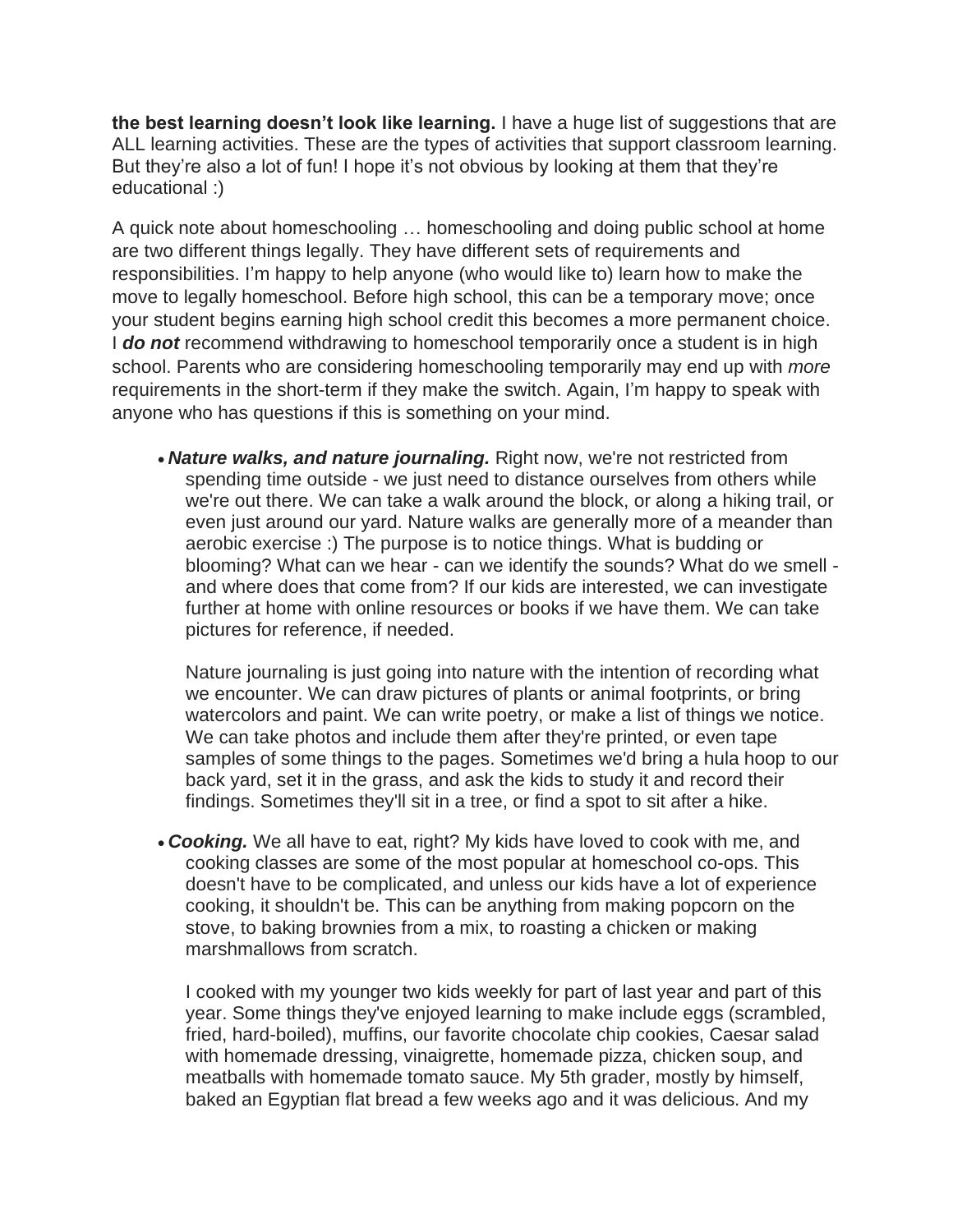youngest daughter still doesn't realize the time she was complaining about fractions and I let her make cookies instead, she was still working on fractions! lol!

If you're reading a book together, you can try to cook some of the foods mentioned, too. And don't forget about our pets - there are recipes galore available for dog (and other pet) treats!

- *Read alouds.* Pick a book everyone can enjoy and read a chapter (or more!) each day. I let the kids keep their hands busy if they'd like, whether it's by coloring or Legos or knitting. It's ok if it's a little above the kids' reading level, or below it. The Little House series is calling me right now, probably for its simplicity. :) My 5th grade son is listening to an audiobook version of The Iliad and the Odyssey and loving it - and all my kids enjoyed when I read a children's version of Beowulf. My middle school daughter would be in heaven if I read a joke book. We've also read Hero Tales and other books about missionaries. We've read some classics, some more current. We like to alternate lighter and heavier reading.
- *Reading aloud to animals.* It can be easier to kids to practice reading aloud when their listener can't judge or correct. :) My 5th grader LOVES to read to his dog, Coco, and Coco actually lays down to listen. In the absence of a pet, stuffed animals make great reading partners! Or, for a personal connection, the kids could call grandparents or family friends and read or even take turns reading if both have the same book.
- *Crafting.* Pinterest has more ideas than anyone could do in ten lifetimes. YouTube is full of tutorials - but most of us have friends or family members who would appreciate a Skype crafting session with our kids! If you have books or are a crafter yourself, you can just set aside time to work on what you know. (And in that case, you'll probably already have the supplies on hand.) My kids will probably do a little sewing in coming weeks because that's what we have.
- **Art.** Anyone can create art using pencils, crayons, chalk, watercolor or acrylic paints. You can make watercolor-type paint with water and food coloring. Simple projects abound on Pinterest. We subscribe to the Masterpiece Society, but they have a few free projects as well. We have also really enjoyed See the Light chalk art projects. They have a YouTube channel with free projects. (These are both Christian resources.) I do have materials available to borrow, including extra blacklights that make the See the Light chalk art projects so fun!
- *Letter writing.* This can be expanded to picture drawing for the really young ones, with an older sibling or parent taking dictation. When I was younger, I'd write letters to friends and pen pals. Many of us did! Getting mail from a loved one was a great feeling. Writing letters will help us keep in touch with people we can't physically visit for awhile. Kids can write to their friends or relatives. They can write to seniors in nursing homes who might be cut off from visitors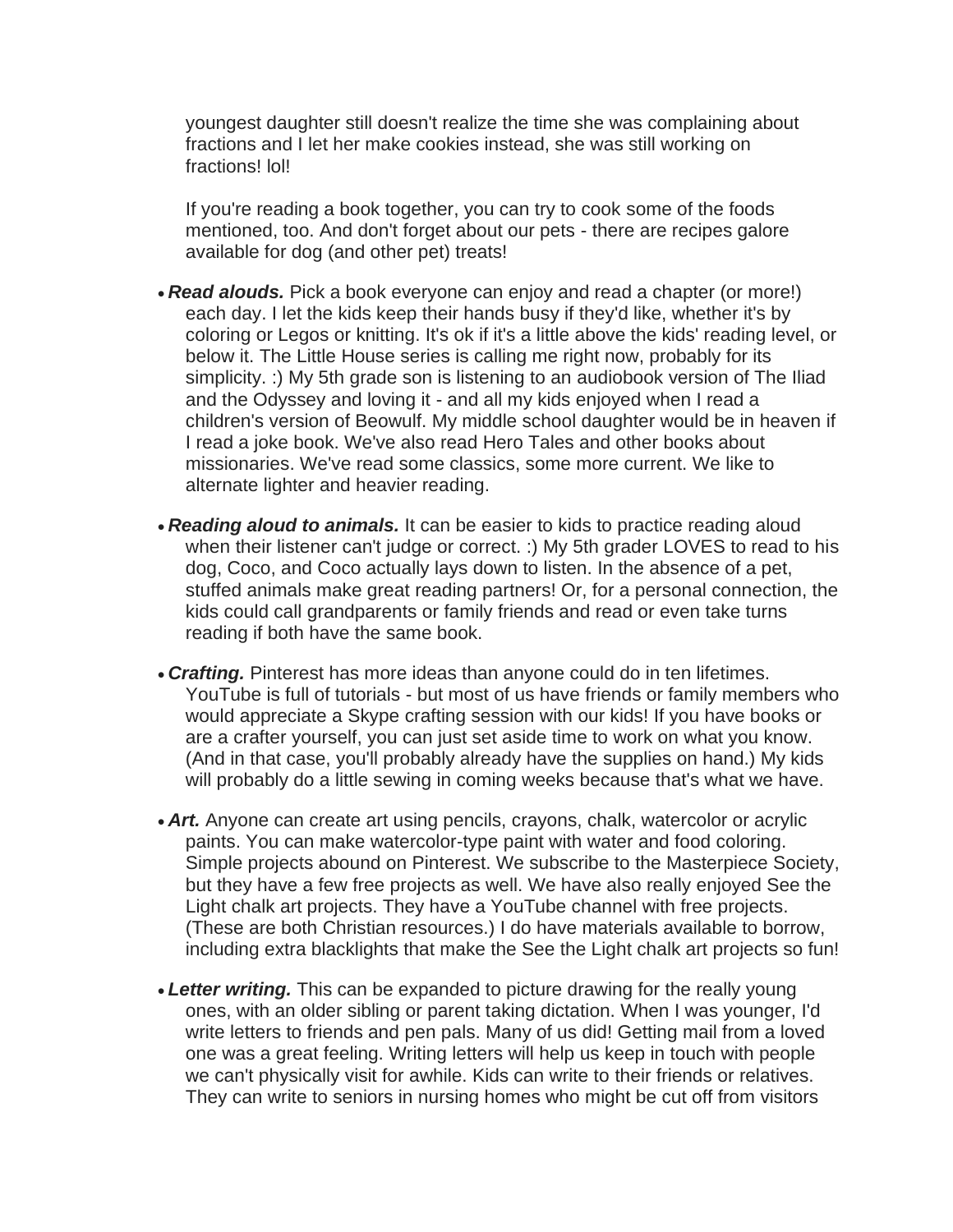for awhile. They can write to missionaries. They're practicing penmanship, communication skills, and blessing others all at once.

- *Creating story worlds.* Some of the best stories happen in their own worlds. My Father's Dragon has Wild Island, Pooh has the Hundred Acre Wood, The Hobbit and Lord of the Rings has Middle Earth, Dr. Seuss has Whoville, and there are many more. Why not watch a movie (or ten) that takes place in their own world, and ask your kids what kind of world they would make if they could? Can they draw a map of it? Build it in Minecraft? What kinds of creatures or characters would populate it? Can they draw pictures, or describe them? What kinds of things might happen in this world? Can they make a list? These are all fiction prewriting activities - and all can be done with words OR pictures - or both.
- *Putting on plays.* Let the kids lead if this is something that interests them. They can come up with the story, the costumes, the props better than we parents ever could.
- *Coding.* My kids like scratch.mit.edu. It's a free, user-friendly way to introduce coding concepts. Please keep in mind that people of all ages use this and can communicate with others. They seem to monitor comments well, but parents should also set their own rules for how their kids use it and monitor as well.
- *Auto mechanics.* Lots of kids are interested in this! It's a handy skill to have, and it can demonstrate physics and other STEAM concepts. This is a great learning activity if someone in your home can teach this.
- *Creative writing.* I find the best writing happens when I stay out of it except where the kids ask for help. Young writers benefit from dictating to an adult because their minds often work faster than their hands! Patricia Zaballos' workshop approach largely informs our approach on writing. My kids have also enjoyed working at their own pace through the free NaNoWriMo young writer's curriculum. The internet is full of prompts if our young writers get stuck. One fun exercise is to find an old photo without knowing the story and to write about it or tell a story orally. My kids have voluntarily read books on the craft of writing geared toward both teens and adults, and I'm happy to recommend some. But the best way to learn to write is by writing, and it just takes paper and pencil (or a word processing program on a computer) to do that.

Although most of my kids' writing never gets to this stage, I LOVE publishing my kids' writing. They hand write or type a story (preferably with illustrations), create a cover, and I drop it off at the UPS store to spiral bind it with a clear plastic cover and black plastic back. It's just a few dollars to do this, and it's a great memory!

• *Hosting a family poetry tea.* Make a sweet treat (cooking class!) or open a box of cookies or crackers, brew a cup of tea (or make hot chocolate or pour some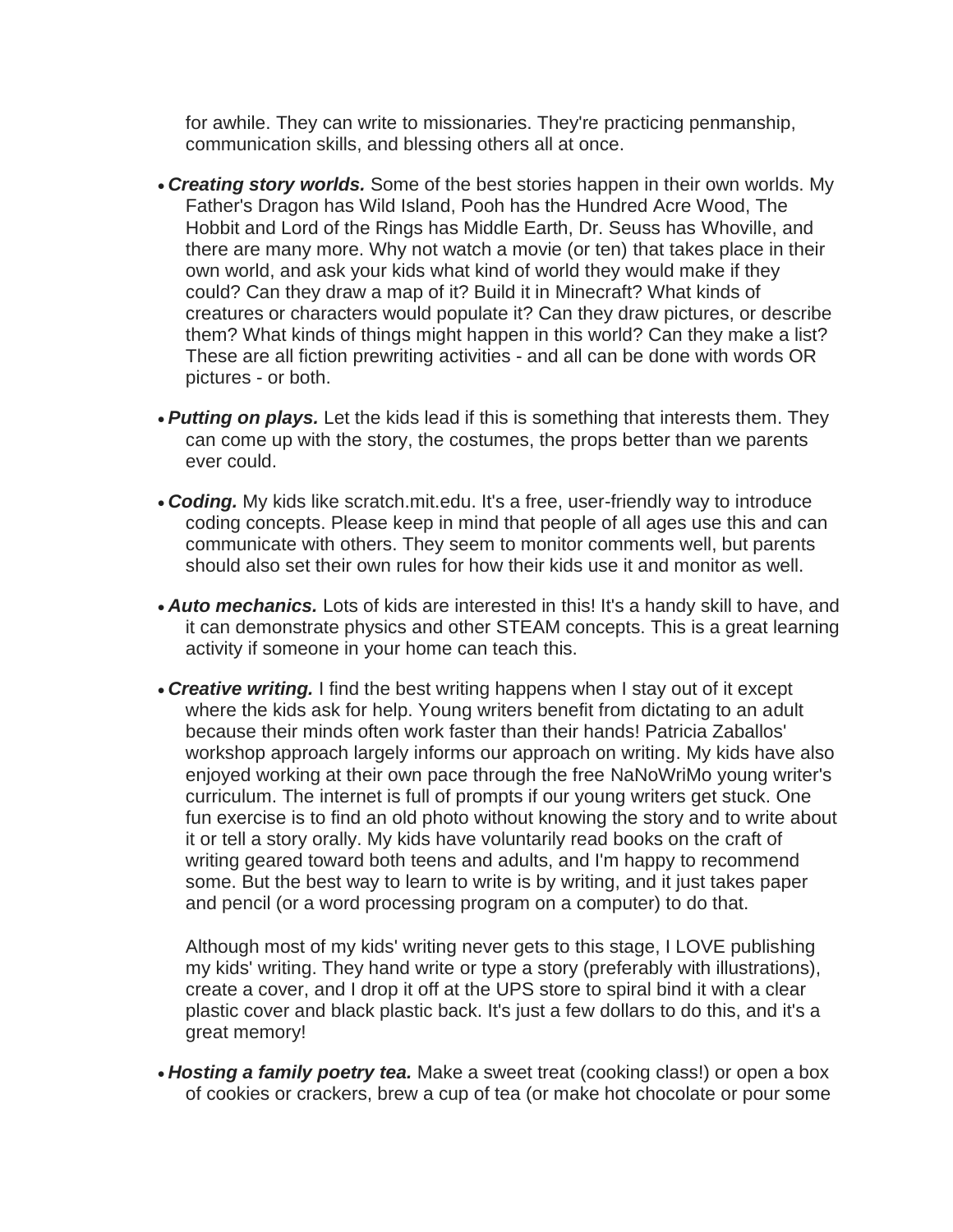milk), clear the table, and read a poem or two. If the kids are so inclined, they can try to write their own version. Acrostic, haiku and Tanka are all poem forms that are simple to emulate.

- *Playing games.* Every game is educational whether it seems like it or not. They also foster family relationships.
- **Making play-dough.** Or salt dough, or clay. Then use it!
- *Going fishing.* For the time being, most fishing spots are closed, but they'll open back up. Stay 6' away from others at your spot, but enjoy the fresh air - and hopefully, dinner! Think together about why you choose the bait you do (what does this kind of fish probably eat?) and let the kids take part in cleaning your catch (even if you don't identify any of the parts).
- *Raising chicks.* This comes with a higher cost than the rest, but it's fun and the eggs (in a few months) will taste great!
- *Planting seeds.* At its most simple, you just need a container of some kind, some soil, seeds, and a sunny window. With kids, I often use two clear, plastic cups: filling the bottom cup half full with soil, planting the seed, watering, then taping the second cup to the top to create a mini greenhouse until the seed sprouts and gets big enough to remove the top. You could do this with plastic wrap to keep the moisture in, removing the plastic wrap when the sprout reaches it.

I've also helped kids place a few bean seeds with a damp paper towel in a Ziplock and taped it to a sunny window. The seeds sprout quickly, and when it's big enough you can transplant it in a container. Ask them, what do they observe?

When the libraries open back up, many have seed libraries that have packets you can "check out." Then you just need to try to collect seeds to "check in" after your harvest. Walmart also carries seeds, as do feed stores and hardware stores. Neighbors and friends may have seeds to share. The only thing that's left is planting the seedlings in your garden or in a pot when the weather warms up!

• *Visiting state and national parks - from a distance!* Many state and national parks offer a Jr. Ranger program, and many that do also offer the program online. Your family can visit parks you may never get the chance to visit, and learn from each of them, online. You can become a junior cave scientist, junior ranger angler, night skies explorer, spaceflight explorer, junior archaeologist, and more. Some of these programs offer a mail-in badge program (on pause now while staff works from home), so upon completion our junior rangers can collect badges!